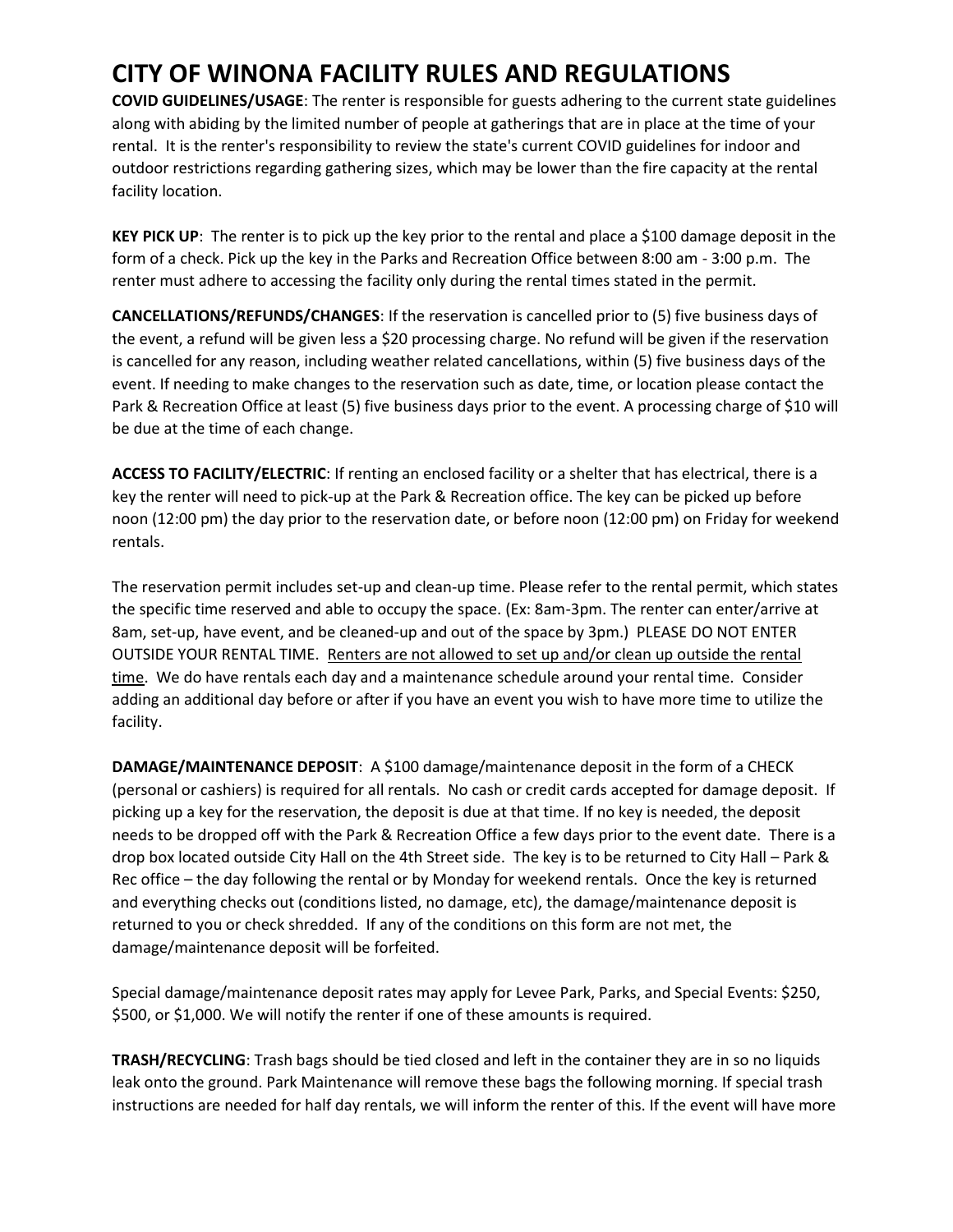than 100 people attending and/or a large amount of trash is anticipated, the renter should provide a dumpster for the event, or take excess trash with at departure. An additional fee, determined by staff, may apply if maintenance needs to remove the excess trash.

Park & Recreation encourages recycling; although, the City does not currently have a recycling program. If the renter plans to recycle, please use separate bags and take those recycling bags with at the end of the rental. If needing a bag(s), please request this at the time of damage/maintenance deposit drop-off. If the renter anticipates high attendance and prefers to have recycling containers at the event, contact Winona County Recycling Coordinator at 507-457-6468 to have this arranged.

**RESTROOMS**: If the event will have more than 50 people attending and/or the amount of people versus the restrooms provided by the City do not feel adequate, the renter may want to consider contracting additional portable toilets from a provider of choice. The details and fee associated is the responsibility of the renter. (Standard rule is 50:1 ratio)

**ALCOHOL/SMOKING**: Alcohol is not allowed in the East Recreation Center, Friendship Center, Bob Welch Aquatic Center, Lake Lodge Recreation Center, Levee Park or Bud King Ice Arena. No alcohol is allowed in any City parks.

No one is allowed to sell alcohol on City premises without appropriate permit(s). If there will be a beer keg on the premises, the renter must obtain a permit from the City Clerk's Office. This can be done after the renter has paid the damage/maintenance deposit with Park & Recreation.

Smoking is not allowed in any enclosed City facility or under covered shelter spaces. No smoking in City parks.

NO GLASS CONTAINERS OF ANY KIND ALLOWED ON ANY CITY PROPERTY.

## **CLEAN-UP/EXPECTATIONS**:

Provided: Broom, mop, and paper towels at enclosed facilities. Not Provided: Cleaning supplies such as chemicals, soap, etc.

Clean-up the space like it was at arrival. Take all personal belongings with at the time of departure. Please look over the space and ensure all doors and windows are locked, lights are off, water faucets are turned completely off, and electrical breakers are locked.

**MARKINGS ON/STAKING IN THE GROUND**: The City requires the use of colored duct tape in place of chalk or paint for marking direction on City streets or asphalt bike paths for events. The tape is to be provided by, placed by, and removed by the user and disposed of properly. Neither chalk nor paint may be applied to mark arrows.

**TENTING/BOUNCE HOUSES**: NO staking devices are to be put in the ground for any reason (tents, inflatables, signs, etc.). Items must be weighted only. If damage occurs underground during rental, the renter is responsible for damages.